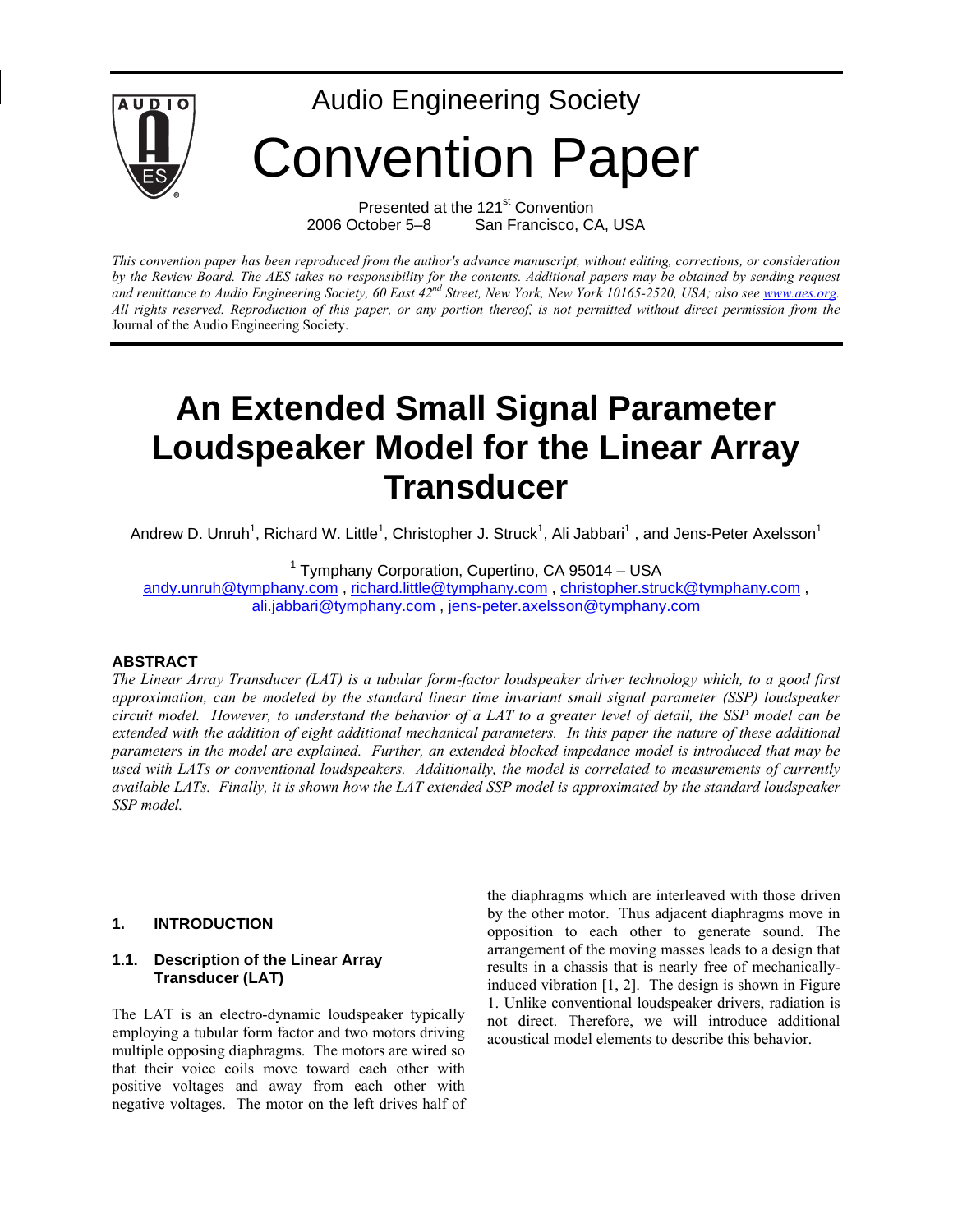

*Fig. 1 Simplified diagram of the Linear Array Transducer (LAT), showing motors, front and rear ports, and direction of air flow for indicated diaphragm motion for three modular sections.* 

## **1.2. Objectives**

The work described in this paper was performed with the goal of creating a linear, low frequency lumped parameter model of the LAT. In addition, the model is presented in a way that should be familiar to electroacoustic engineers. It should be usable by loudspeaker system designers using traditional software, and, of course, it should accurately describe the behavior of the LAT.

## **2. OBSERVED LAT BEHAVIOR**

## **2.1. Electrical Impedance**

Figure 2 shows the measured electrical impedance of a LAT having six diaphragms whose effective radiating area totals  $525 \text{ cm}^2$ . The impedance curve matches that of typical loudspeaker behavior, starting low near DC, increasing to a maximum near resonance, dropping down nearly to its DC value at a frequency labeled  $f_{MIN}$ , and then increasing again at high frequencies. As is typical of loudspeakers, the increase in impedance at very high frequencies is close to 3dB/octave rather than 6 dB/octave as would be expected if the high frequency impedance were dominated by a purely inductive load. This behavior is described as "semi-inductance" [3]. Another observed consequence of this behavior is that the impedance at  $f_{MIN}$  is somewhat higher than would be expected without the semi-inductance. It should be emphasized that the effects of semi-inductance are

typical of electrodynamic loudspeakers and not specific to the LAT.



*Fig. 2 Measured electrical impedance of a LAT* 

## **2.2. Frequency Response**

Figure 3 shows the measured frequency response of the same LAT whose impedance response is shown in Figure 2. The infinite baffle frequency response was created by splicing a near field measurement (used at low frequencies) to a gated  $2\pi$  measurement (used at high frequencies) with the LAT mounted into a standard baffle and box configuration [4]. The frequency response shown might be considered typical of a standard 12 inch woofer, although it does display a rather steep roll off in response above 1000 Hz.



*Fig. 3 Measured frequency response of a LAT*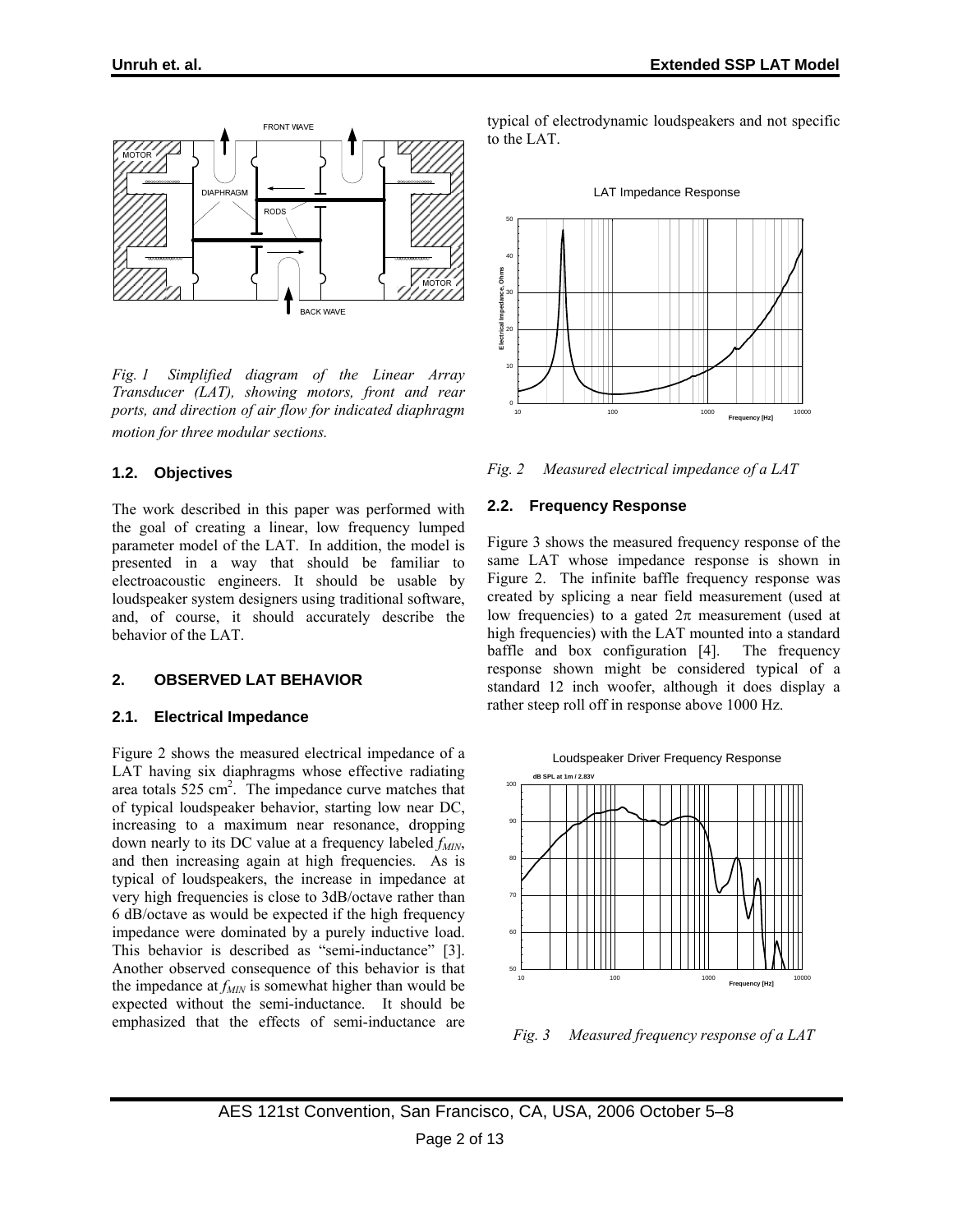# **2.3. Air Leakage**

The LATs used in this study incorporate holes in the diaphragms through which the drive rods pass. Alternating diaphragms are attached to a drive rod [1, 2]. Although the tolerances in the LAT are held very tight, there is still a small air gap, and therefore there is some amount of leakage between the front and rear chambers. The amount of leakage is dependent upon the design of the LAT and of the enclosure and typically results in a slight decrease in the device's output at low frequencies.

## **2.4. Effective Air Mass**

A subset of the measured small signal parameters, as measured in free air, for a LAT incorporating six diaphragms with a total of 820  $\text{cm}^2$  of effective radiating area is shown in Table 1. Also shown in the table are the small signal parameters measured for the same LAT placed in a vacuum chamber. The difference between the two moving mass calculations must therefore be the effective mass due to air of the LAT. Using the standard formula [5] for calculating the effective mass due to air for a conventional driver with the same effective radiating area results in a mass of only 13g. Table 2 shows the same data for a LAT with an effective diaphragm area of  $525 \text{ cm}^2$ . In a conventional transducer with same effective radiating area, we would only expect to see about 7 grams of air mass.

|          | In Vacuum     | In Free Air    |
|----------|---------------|----------------|
| Βl       | $16.62$ T·m   | $16.74$ T·m    |
| $M_{MS}$ | $408$ g       | 474 g          |
| $R_{MS}$ | 17.11 kg/sec  | $17.22$ kg/sec |
| $C_{MS}$ | $0.0563$ mm/N | $0.0610$ mm/N  |

*Table 1. A subset of the small signal parameters in*  vacuum and free air for a LAT with  $\widetilde{S}_D = 820$ cm<sup>2</sup>.

|          | In Vacuum           | In Free Air           |
|----------|---------------------|-----------------------|
| Bl.      | $13.28$ T $\cdot$ m | $13.23$ T $\cdot$ m   |
| $M_{MS}$ | 174 g               | 200 g                 |
| $R_{MS}$ | $3.93$ kg/sec       | $4.15 \text{ kg/sec}$ |
| $C_{MS}$ | $0.159$ mm/N        | $0.164$ mm/N          |

*Table 2. A subset of the small signal parameters in vacuum and in free air for a LAT with*  $S_D = 525$ *cm*<sup>2</sup>.

## **3. PROPOSED MODEL**

## **3.1. Electrical Model**

Previous work by Vanderkooy [3] showed that the blocked impedance of electrodynamic drivers is often dominated by a  $\sqrt{j\omega}$  component. The elements showing the blocked impedance of the LAT is represented in the sub-circuit shown in Figure 4.



#### *Fig. 4 Electrical equivalent sub-circuit model for the LAT.*

The definitions of the terms in this sub-circuit are:

- *VG* applied open circuit voltage
- $R_{DC}$  DC resistance of the voice coil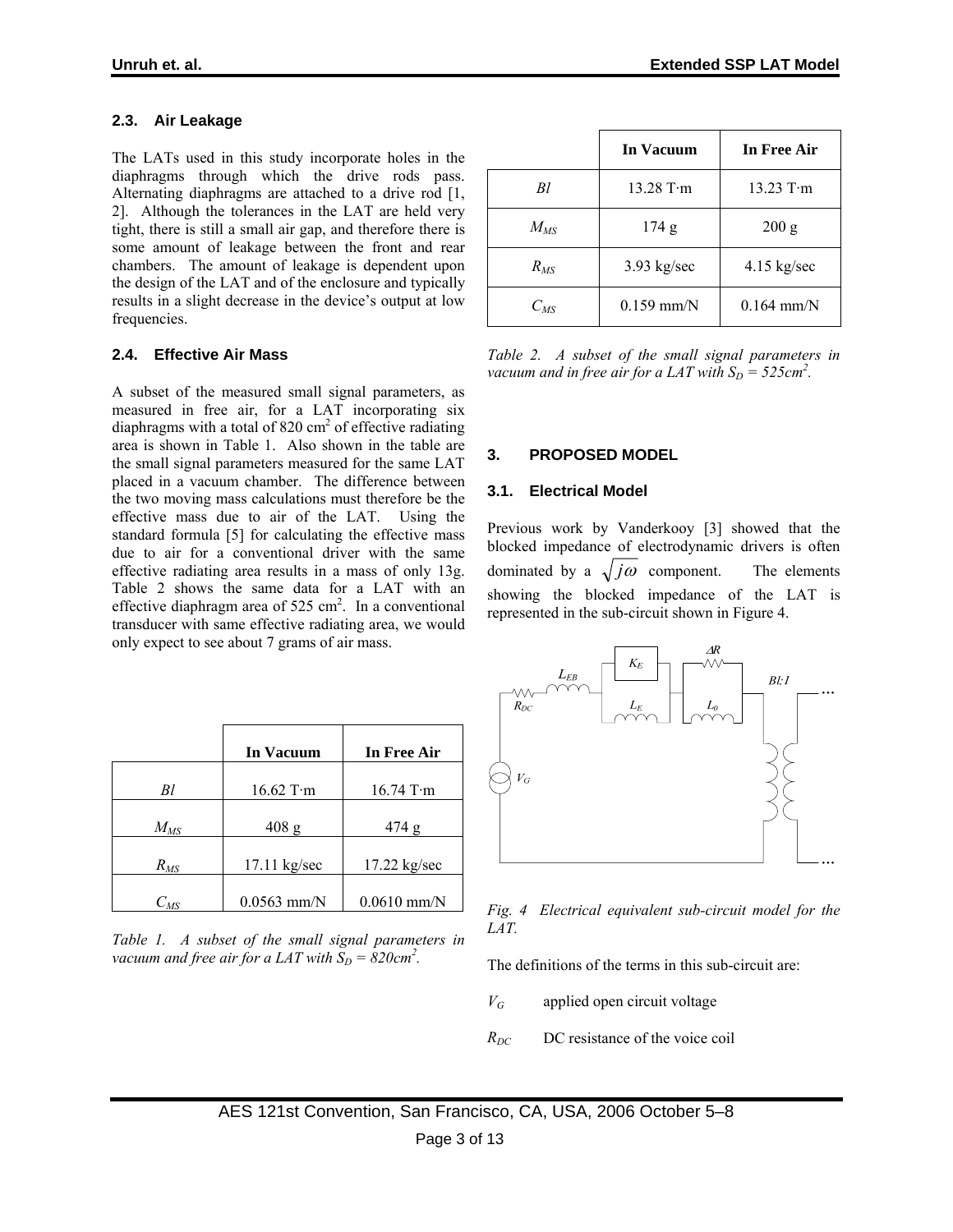- *Bl* motor force constant
- *LEB* inductance of the part of the voice coil outside the motor gap
- *KE* "semi-inductance" term related to eddy current and skin depth behavior in the motor, with the impedance of this element represented mathematically by  $K_{F}\sqrt{j\omega}$  [3, 6]
- *LE* inductance of the part of the voice coil located inside the motor gap
- *L0* inductance representing the coupling of the coil to the motor [6]
- *∆R* eddy current losses in the motor [6]

Together, *L0* and *∆R* represent that part of the low frequency behavior of the motor, in which the voice coil couples to the motor as if the motor were a single-turn resistive coil, and in which the skin depth is large. The *KE* term, on the other hand, represents the higher frequency behavior of the motor, in which the skin depth is small.

However, the details of this blocked impedance model are beyond the scope of this paper. This may be addressed in a future paper. Here, we focus primarily on LAT-specific aspects of the model.

The total electrical impedance is

$$
Z_{E,Total} = Z_{E,Blocked} + (Bl)^2 z_m \tag{2}
$$

where  $z_m$  is the mechanical mobility of the transducer, representing all of the circuit load to the right of the transformer shown in Figure 4.

#### **3.2. Mechanical Model**

The mechanical impedance model of the LAT is identical to that of conventional electrodynamic drivers.  $M_{MD}$  represents the combined mass of the diaphragms, voice coils, rods, and some portion of the suspension. *CMS* represents the combined compliance of the suspension elements.  $R_{MS}$  represents the total mechanical viscous losses.  $S_D$  represents the total radiating area of the diaphragms.



*Fig. 5 Mechanical equivalent sub-circuit model for the LAT.* 

The equivalent sub-circuit representing the mechanical mobility of the LAT is shown in Figure 5.

The mechanical impedance is

$$
Z_{MD} = s \cdot M_{MD} + R_{MS} + \frac{1}{s} \cdot C_{MS}
$$
 (3)

The mechanical mobility is

$$
z_{MD} = \frac{1}{Z_{MD}}\tag{4}
$$

#### **3.3. Acoustic Model**

Figures 6 and 7 show a schematic representation of a LAT and a simplified version of the LAT used for model development with the analogous elements labeled. Note that while the electrical and mechanical models of the LAT are completely isomorphic with a conventional loudspeaker, it is necessary for the acoustic model to incorporate several extra elements. The front and rear cavities of the LAT represent the volumes of air between the diaphragms' front and rear surfaces, respectively. The respective front and rear ports represent the front and rear facing orifices of the LAT while the mesh hole in the diaphragm represents the leakage path in the LAT. Acoustically, the LAT can be represented by a transducer where the front and back of the diaphragm is connected by a small leak through the diaphragm and the diaphragms radiate into Helmholtz resonators.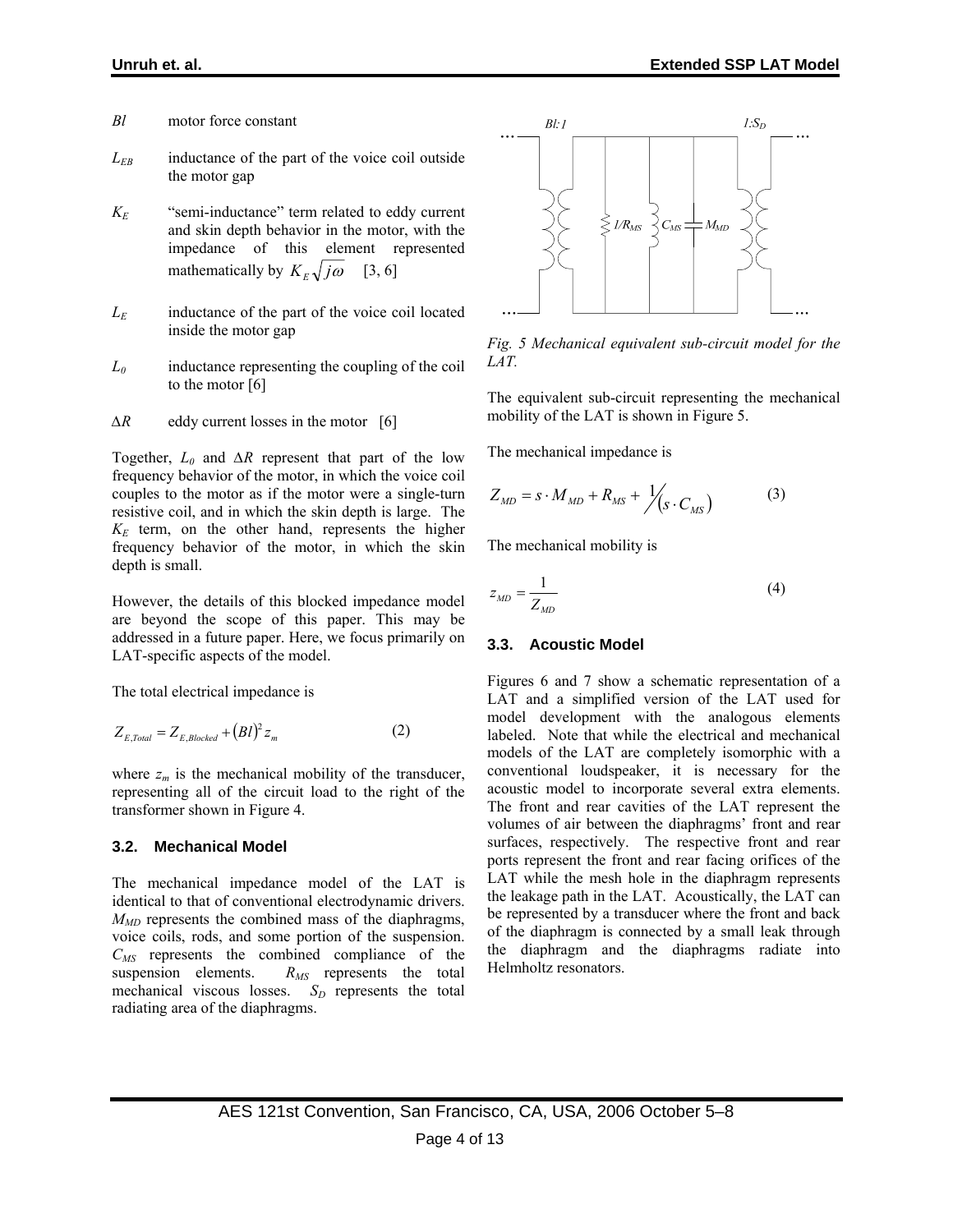

*Fig. 6 Schematic representation of the mechanical and acoustical parameters of the LAT.* 



*Fig. 7 Mobility model of the mechanical and acoustical parameters of the LAT.* 

Figure 7 shows the mechanical and acoustical free body diagram of the LAT. Figure 8 is the acoustical equivalent circuit, derived from Figure 7, of the LAT.

The acoustic impedance, neglecting the impedance to the room, can be calculated by inspection from Figure 8.



*Fig. 8 Acoustical equivalent sub-circuit model for the LAT.* 

$$
Z_{A} = \frac{R_{AL} \left( \frac{s \cdot M_{AFP}}{s^{2} \cdot C_{AF} M_{AFP} + 1} + \frac{s \cdot M_{AP}}{s^{2} \cdot C_{AB} M_{ARP} + 1} \right)}{\left( R_{AL} + \frac{s \cdot M_{AFP}}{s^{2} \cdot C_{AF} M_{AFP} + 1} + \frac{s \cdot M_{ARP}}{s^{2} \cdot C_{AF} M_{ARP} + 1} \right)}
$$
(7)

The definitions of terms in this relation and in Figure 8 are:

- *s* complex frequency variable
- *ZA* acoustic impedance
- *RAL* acoustic leak resistance
- $r_{AL}$  acoustic leak responsiveness ( $r_{AL} = 1/R_{AL}$ )
- *MAL* acoustic mass of the air in the leak
- *MAFP* acoustic mass of the front port
- *MARP* acoustic mass of the rear port
- *CAF* acoustic compliance of the front chamber
- *CAR* acoustic compliance of the rear chamber
- *CAB* acoustic compliance of the enclosure into which the LAT is mounted
- *rA* acoustic radiation responsiveness
- *MA* acoustic radiation mass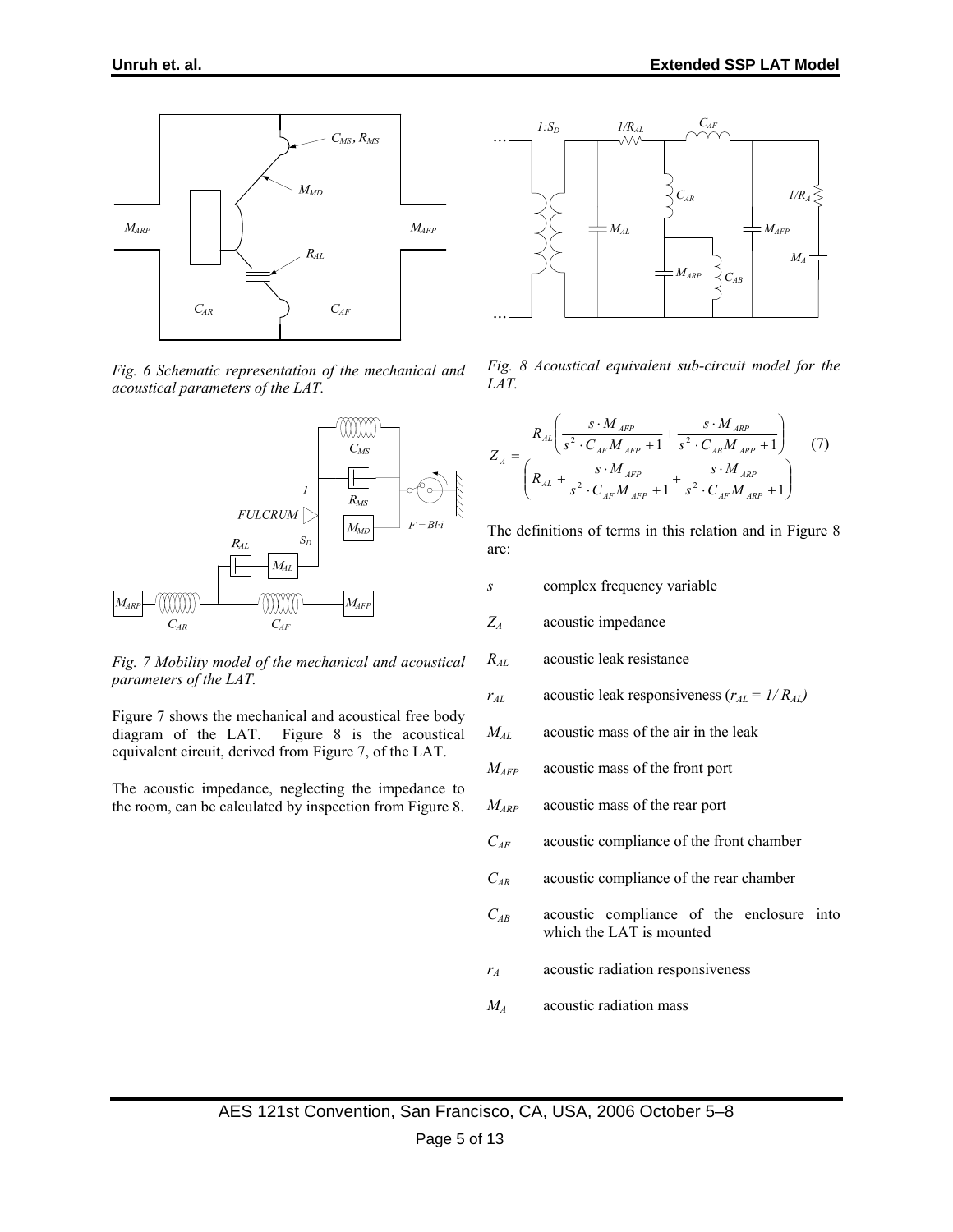For free air operation, the enclosure compliance *CAB* would be replaced with the appropriate acoustic impedance pairing of  $r_A$  and  $M_A$  [7].

The acoustic mass of the air in the leak *MAL* is assumed to be negligible, due to the nature of the pass-through clearances, but the sub-circuit diagram shows where this element would be placed if needed.

It should also be pointed out that the acoustic model shown here neglects any acoustic losses that might be associated with chamber damping, port damping, and turbulent air flow. This is in line with common linear small signal modeling practice. Of course, more advanced and detailed models can be derived through modification and extension of the model shown here.

#### **3.4. Complete Model**

The complete equivalent circuit model using the electrical, mechanical and acoustic mobility analogies is shown in Figure 9 below. A circuit analysis program, such as P-SPICE [8], could be used to evaluate this model so as to predict acoustic, electric, and mechanical performance and behavior, much the same as a standard model for a conventional electrodynamic transducer. Alternatively, this model can be studied mathematically using software such as MatLab [9]. In this study, MatLab was used to conduct much of the analysis, and P-PSICE was used to cross-check the results and relationships.

Transforming the acoustic impedance into the mechanical domain, the total mechanical impedance is

$$
Z_M = Z_{MD} + Z_A S_D^2 \tag{8}
$$

The diaphragm velocity is

$$
u_D = \frac{Bl \cdot V_G}{Z_{E,Total}} \cdot \frac{1}{Z_M} \tag{9}
$$

The diaphragm volume velocity is

$$
U_D = u_D S_D \tag{10}
$$

The volume velocity from the leak will tend to counter the volume velocity of the diaphragm. Given that the leak acts as a shunt between the Helmholtz resonators, the volume velocity of the leak is

$$
U_L = -\frac{U_D}{R_{AL}} \cdot Z_A \tag{11}
$$

The total volume velocity is the sum of the diaphragm and leak volume velocities,

$$
U_{Total} = U_D + U_L \tag{12}
$$

Now, looking only at the front wave, the volume velocity from the port only is

$$
U_{FP} = U_{\text{Total}} \cdot \frac{\frac{1}{s \cdot C_{\text{AF}}}}{\frac{1}{s \cdot C_{\text{AF}} + s \cdot M_{\text{AFP}}}}
$$
(13)

The sound pressure level can easily be calculated from this relationship for the volume velocity of the port [5].



*Fig. 9 Complete low frequency electro- mechano- acoustical equivalent circuit model for the LAT.*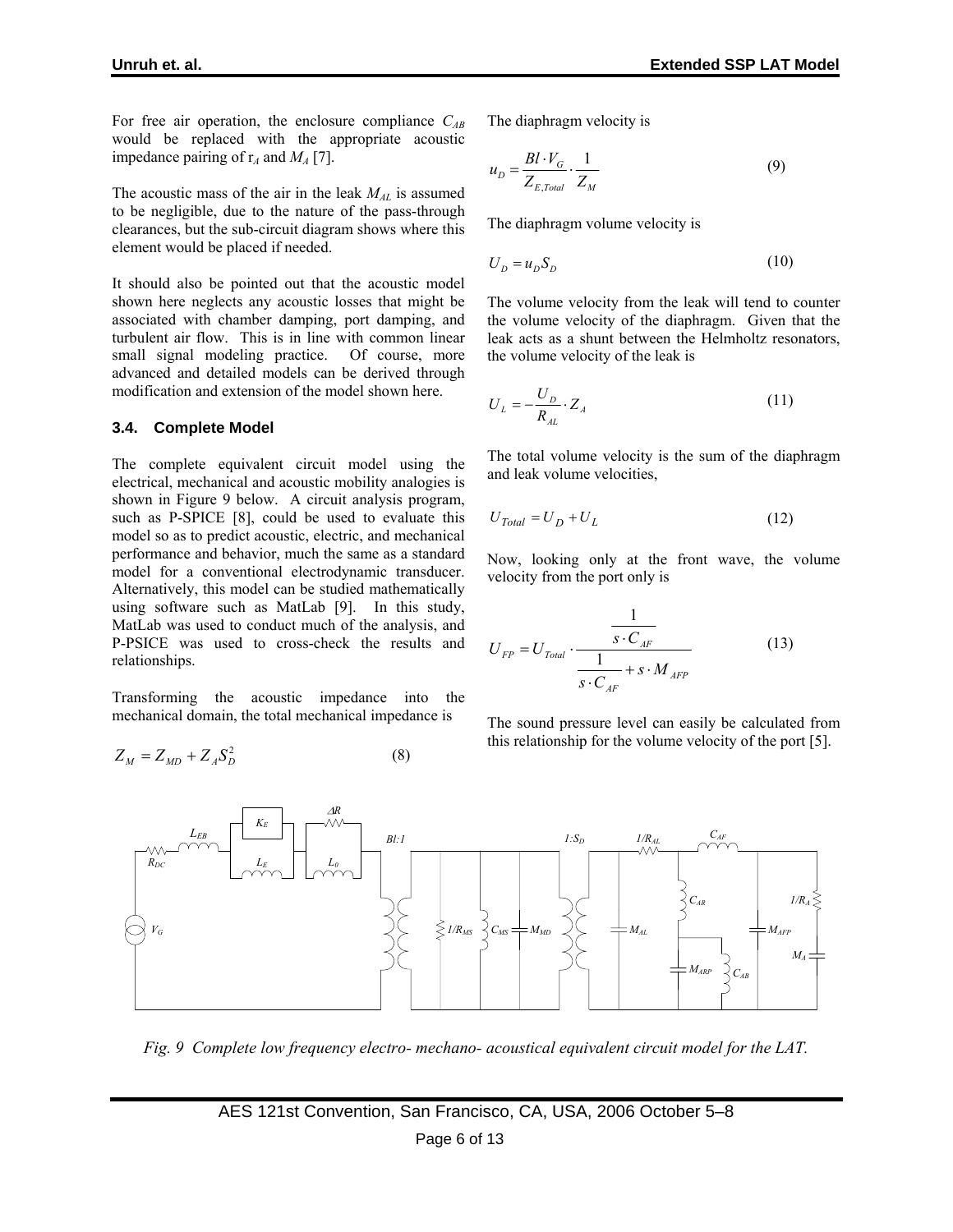Figure 10 is useful for conceptualizing the magnitude and phase relationships of a LAT at low frequencies in a sealed box. For a conventional loudspeaker in a leakfree enclosure, the sound pressure is in phase with the acceleration of the diaphragm. The situation is identical for a leak-free LAT, but when a leak is introduced, the sound pressure begins to lead the diaphragm acceleration and the sound pressure begins to drop off. In the limit of a very large leak, the volume velocity of the leak equals the volume velocity of the diaphragm and no sound is produced.



*Fig. 10. Nyquist diagram of LAT complex impedance.* 

## **3.5. Model Predictions**

Using this model, a LAT was simulated in MATLAB [7] with the following parameters:

 $M_{MD}$  = 400 g  $C_{MS} = 0.1$  mm/N  $R_{MS} = 10 \text{ kg/s}$  $S_D = 820$  cm<sup>2</sup>  $l_{FP}$  = 8.3 cm  $l_{RP}$  = 8.3 cm  $S_{FP}$  = 240 cm<sup>2</sup>  $S_{RP}$  = 240 cm<sup>2</sup>  $R_{AL} = \infty$  $V_{AF}$  = 1.85 liters  $V_{AR}$  = 1.85 liters *Bl* = 18.88 T·m  $R_{DC} = 2.5$  $L_{EB} = 0.2 \text{ mH}$  $L_E$  = 50 mH  $K_E$  = 0.280 semi-Henry  $L_0$  = 9 mH  $\Delta R = 0.2$ 

Where  $l_{FP}$ ,  $S_{FP}$  and  $l_{RP}$ ,  $S_{RP}$  are the effective lengths and surface areas, and  $V_{AF}$  and  $V_{AR}$  are the equivalent compliance volumes, of the front and rear ports, respectively.

#### LAT Impedance



*Fig. 11. Calculated electrical impedance of a LAT.* 

An interesting feature of the impedance curve shown in Figure 11 is the 'blip' just above 700 Hz. It was hypothesized that this feature is due to the Helmholtz resonance formed between the compliance of the air in the front and rear chambers and the mass of the air in the ports.

The resonance frequency of a Helmholtz resonator [4] is given by

$$
f = \frac{c}{2\pi} \sqrt{\frac{S_P}{V_{AF}l_{FP}}}
$$
(14)

Here  $l_{FP}$  is the effective length of the front port, and  $c$  is the velocity of sound in air. Using the numbers above, the Helmholtz frequency is 685 Hz. This is close to the frequency of the observed 'blip' in the impedance curve. A portion of the calculated motional impedance is shown in Figure 12. The impedance has been converted to 20  $log_{10} |Z|$  for convenience.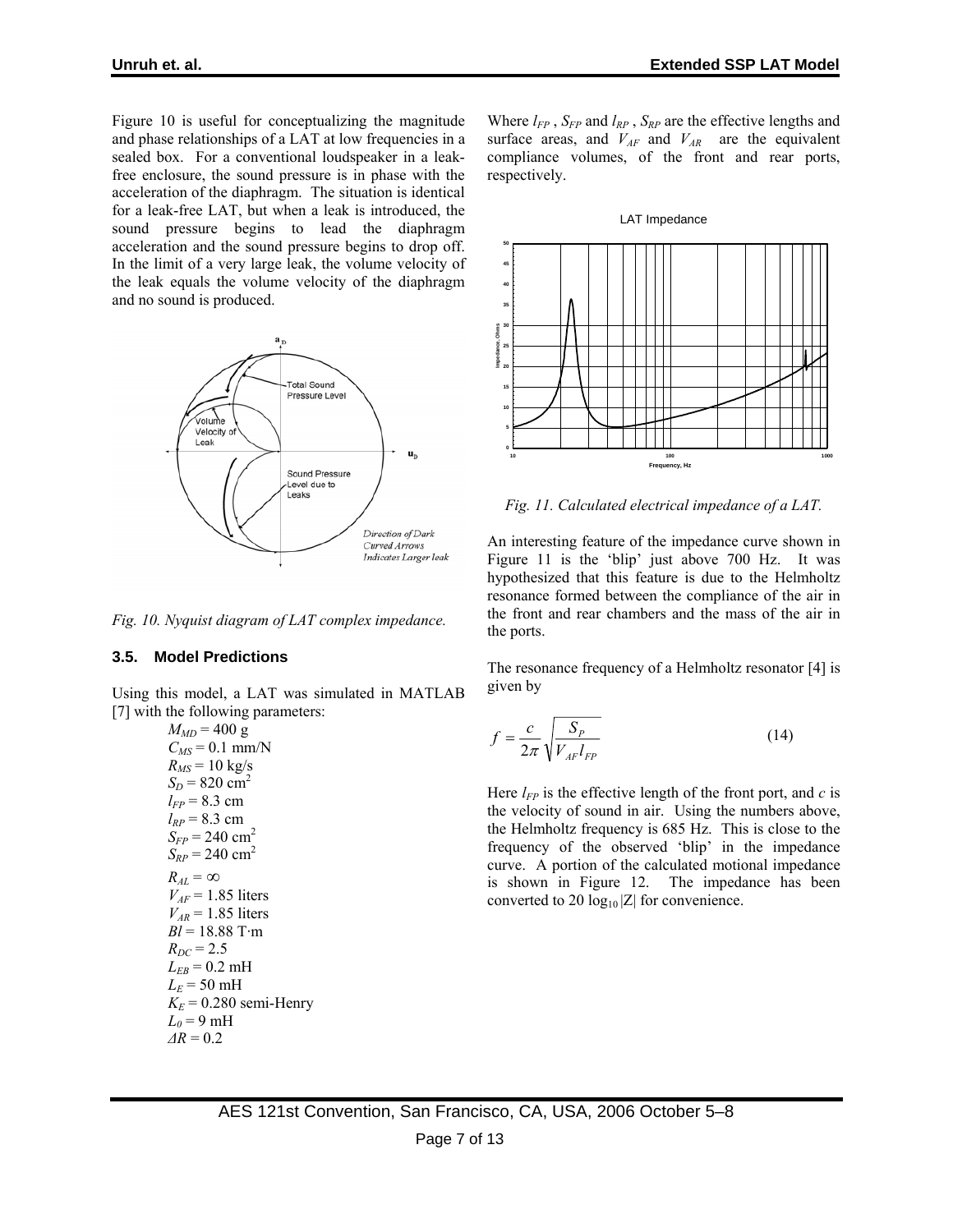



*Fig. 12. Calculated mechanical impedance of a LAT in free air.* 

As shown in Figure 12, the peak in the mechanical impedance corresponds with the Helmholtz resonance, as it should. The peak in the electrical impedance is due to the dip in the mechanical impedance just after the Helmholtz resonance corresponding to a peak in the mechanical mobility of the unit.

An obvious question to ask is what happens to the mechanical impedance when the LAT is mounted in a sealed enclosure. One might expect to see two peaks, each associated with a different Helmholtz resonance. The first Helmholtz resonance would be expected to be at the same frequency as when the LAT is operated in free air and the second associated with the resonance of the air in the rear chamber trapped between the compliance of the trapped air in the LAT and the air in the enclosure.

Figure 13 shows the calculated mechanical impedance of the same LAT mounted in a 10 liter sealed enclosure. As expected, the two peaks are seen in the mechanical impedance. Likewise, there is an increase in the primary resonance of the system compared to the LAT operating in free air.

The peak in the electrical impedance just above 700 Hz shown in figure 11 corresponds with the minimum in mechanical impedance shown in figure 12. The small dip in electrical impedance just after the peak is due to the phase relationship between the blocked and motional impedance.

LAT Mechanical Impedance



*Fig. 13. Calculated mechanical impedance of a LAT mounted in a 10 liter sealed enclosure.* 

Mass produced LATs do not exhibit anything as obvious as the effect shown in Figure 12. A major difference between the simulated LAT in Figures 12 through 14 and production LATs, is that the mass produced LATs have the previously-mentioned small air leak, whereas the modeled results neglect the air leak. Since the air leak acts as a resistive shunt connecting the two Helmholtz resonators, it is reasonable to expect that the air leak acts to damp the peaks in the mechanical impedance.





*Fig. 14. Helmholtz resonances in the calculated mechanical impedance of a LAT in a 10 liter enclosure.* 

Figure 14 is an expanded view of Figure 13 around the Helmholtz resonance frequencies for various values of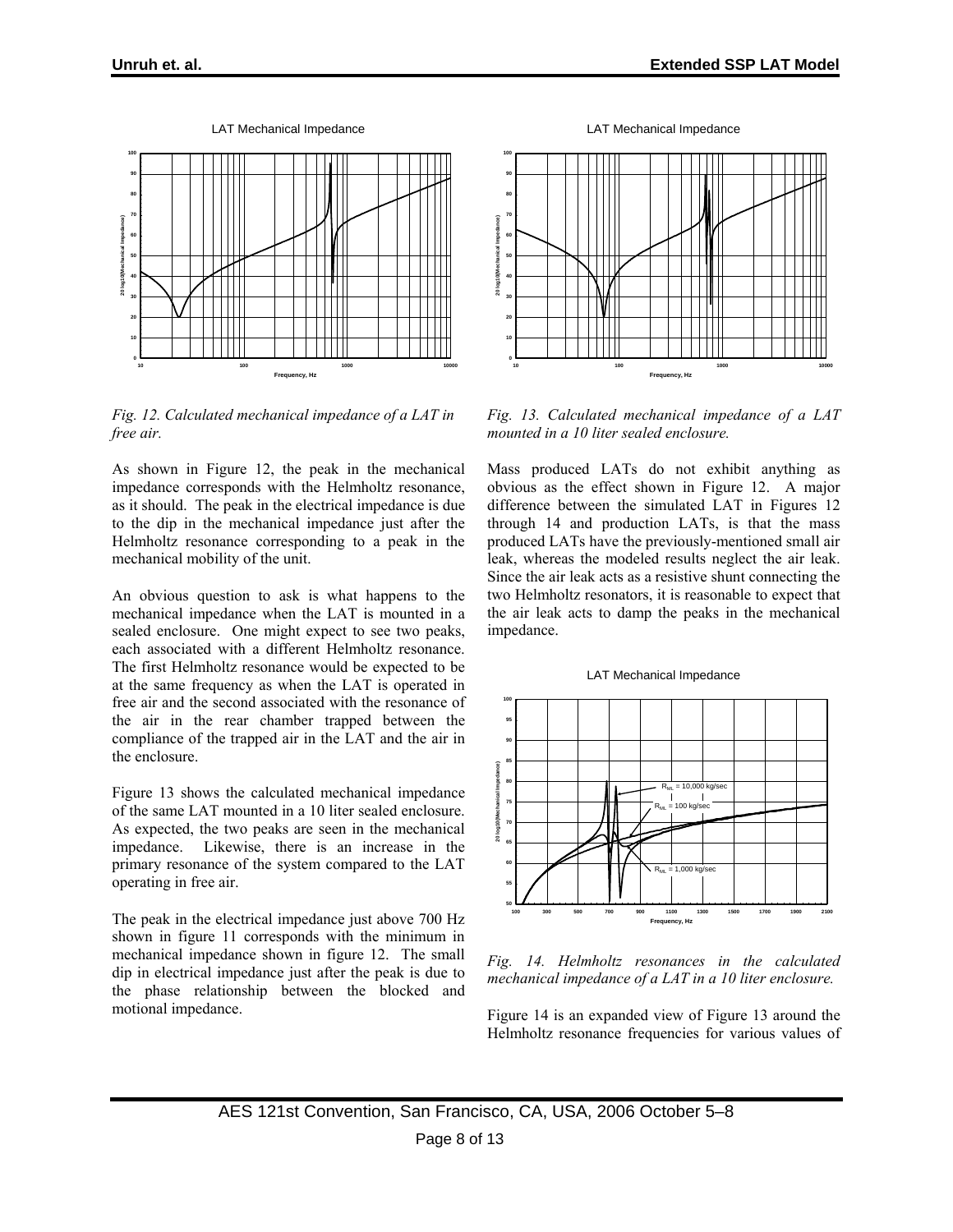$R_{ML}$ , which is just  $R_{AL}$  reflected through the acoustic transformer into the mechanical domain.

From this, it can be seen that  $R_{ML}$  is highly effective in damping the Helmholtz resonance.

It is also reasonable to question what effect leakage has on the shape of the mechanical impedance at the lower frequencies. Let us again consider the LAT mounted in a sealed enclosure. One should expect that if the leak were large enough, the primary resonance frequency would decrease, approaching that of the free air resonance of the driver. This is because the leak represents a short-circuiting of the box's acoustic loading on the back side of the LAT. Figure 15 shows that this is indeed what happens.



LAT Mechanical Impedance

#### *Fig. 15. Calculated mechanical impedance of a LAT at low frequencies.*

With very high  $R_{ML}$ , the resonance's inflection point is sharp. This is expected, as the system resembles that of a leak-free sealed box. As the leak gets a little larger, the primary resonance is much more damped. With very large leaks, the resonance frequency shifts towards the free air resonance of the driver and is very damped. At the limit, the leak becomes so large that it offers almost no resistance at all and the LAT behaves as if it were in free air.

## **4. EXPERIMENTAL VERIFICATION OF THE MODEL**

#### **4.1. Electrical Impedance**

Two observations were made about the electrical impedance of the LAT. The first was that at frequencies above  $f_{MIN}$ , the impedance rises at a much lower rate than the 6 dB/octave predicted by the typical loudspeaker impedance model. The second was that the measured impedance at  $f_{MIN}$  was somewhat higher than  $R_{DC}$ . It should be re-emphasized that these behaviours are common in most electrodynamic loudspeakers and are not exclusive to the LAT.

Figure 16 shows the excellent agreement between the measured and calculated electrical impedance of a six diaphragm LAT having an effective diaphragm area of  $820 \text{ cm}^2$ . The only significant deviation between the measured and calculated values of the electrical impedance is the bump around 400 Hz. The impedance increases from 16.6  $\Omega$  at 5 kHz to 23.3  $\Omega$  at 10 kHz – a rise of almost exactly 3 dB over one octave.





*Fig. 16. Measured electrical impedance of an actual LAT and electrical impedance calculated using the LAT model*.

## **4.2. Increase in Effective Air Mass**

Section 2 makes note of the significant difference between the moving mass of the LAT as measured in free air versus the moving mass of the LAT measured in a vacuum. Figure 6 provides a helpful clue as to where this extra air mass might come from. The front and rear orifices are assumed to work as ports. Thus the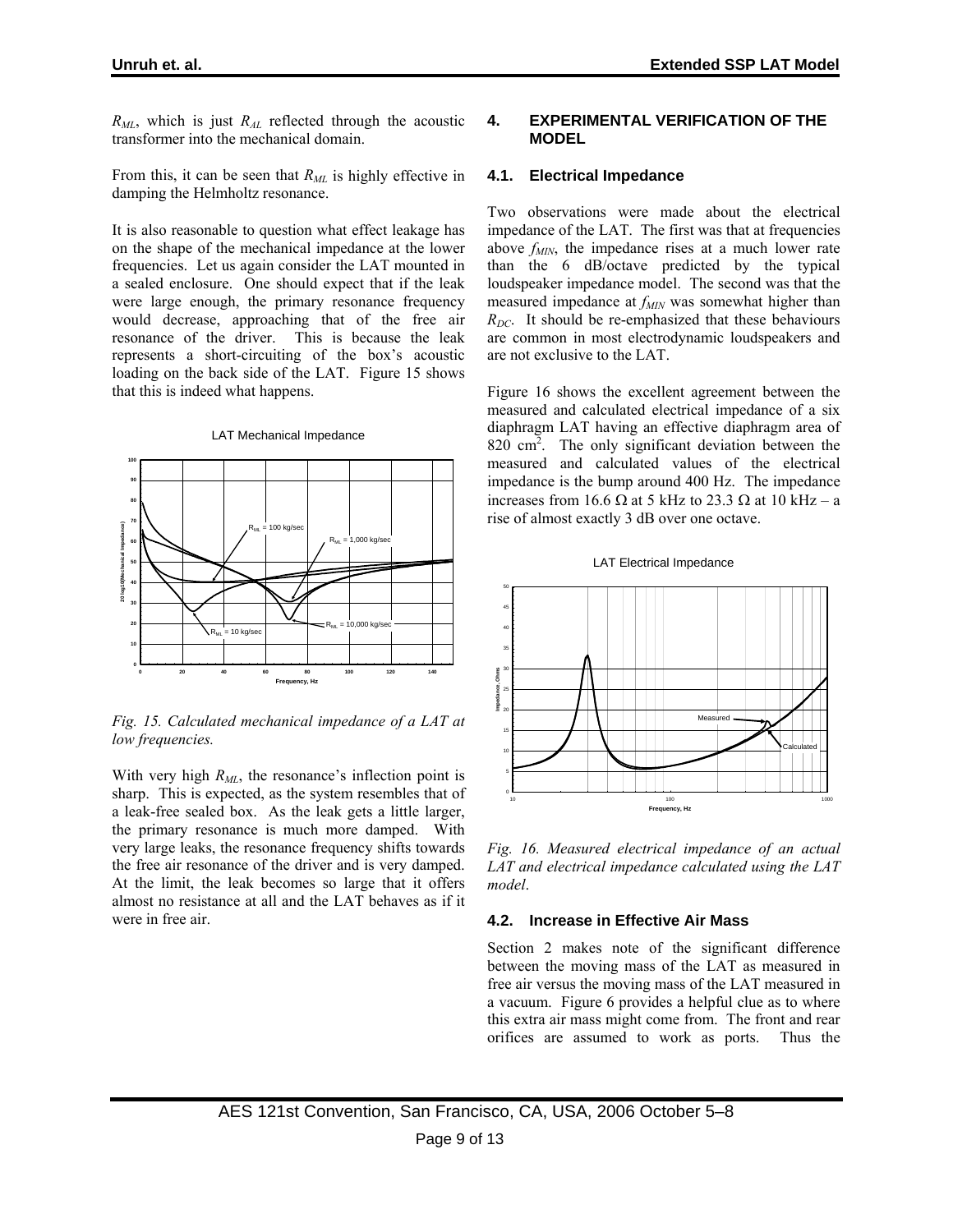effective mechanical mass inside the ports on the front side is increased by a factor of  $\left(S_D\right)^2$  $\overline{\phantom{a}}$ ⎠ ⎞  $\parallel$ ⎝  $\big($ *FP D S*  $S_D$ , where  $S_{FP}$  is

the total radiating area of the ports on front side; the rear ports would be multiplied by the same factor. This is the standard factor associated with bringing this acoustic mass through the acoustic transformer in Figure 9. This is the additional term you would add to  $M_{MD}$  in the standard calculation of  $M_{MS}$ , in addition to the contribution from the radiation impedance, as was expected from an inspection of Figure 9.

A computerized testing system was used to measure the small signal parameters of a LAT, both in vacuum and free air. The system applies a LMS fit to impedance data to derive most of the parameters. But because delta mass and delta compliance measurements are impractical with the LAT, the acceleration of one of the diaphragms (measured with an accelerometer) was used to gather the additional data to derive  $M_{MS}$ . The measured values for *MMS* in vacuum and in free air for this particular LAT were 408g and 474g, respectively.

A very quick calculation can be made of the anticipated air mass load in the LAT. The total 'port' area per side of the LAT described above is  $240 \text{ cm}^2$ , which is equivalent to a circular port with a diameter of 17.5 cm. The physical length of the port in the LAT is quite small, so the length of the port was taken to be the same as the port end correction. The diaphragm area per side is  $820 \text{ cm}^2$ . Applying a port end correction [4] of 1.7 and assuming an air density of  $\rho_0 = 1.18 \text{ kg/m}^3$ , we can calculate the air mass loading on the front side of the LAT as:

$$
M_{FP} = S_{FP} L_{FP} \rho_0 \left(\frac{S_D}{S_{FP}}\right)^2 = 49.1g
$$
 (15)

The actual measured air mass load was 33 grams per side suggesting an effective port end correction of 1.14. Because the predicted Helmholtz resonance of the LAT is fairly high in frequency, the air mass and mechanical mass are well coupled. Therefore, this additional air load will affect the LAT throughout the low frequency region and will affect the *MMS* calculation of the small signal parameters.

The same calculation was made with a LAT with an effective diaphragm area of  $525 \text{ cm}^2$  and a port area of 168 cm2 per side. Using a port end correction of 1.14, we can calculate the air mass loading on each side of the LAT as 16.1g; the measured value was found to be 13g.

#### **4.3. Helmholtz Resonance**

Finding evidence of the Helmholtz resonators in the LAT proved difficult because the small leaks between the rods and the through holes in the diaphragms damp the resonance very effectively. In order to measure the Helmholtz resonance, an experimental LAT was fabricated that effectively sealed these leaks. An accelerometer was affixed to one of the diaphragms and the output was measured. This test was conducted both in a vacuum (where no Helmholtz effect could be active) and in free air. The free air result is shown in Figure 17 where the Helmholtz frequency appears to be centered just below 700 Hz.

For this particular LAT,  $S_{FP} = 240 \text{ cm}^2$ ,  $l_{FP} = 9.98 \text{ cm}$ (with a port end correction of 1.14), and  $V_{AF} = 2.4$  liters, leading to a calculated Helmholtz frequency of 550 Hz. This is reasonable agreement, given the difficulty in physically identifying some of the terms in Eq. 14 for the LAT.



*Fig. 17. Accelerometer data showing the action of the Helmholtz resonator in free air.* 

Another experimental LAT was fabricated with much more definable port areas and volumes. For this LAT,  $S_{FP}$  = 61.2 cm<sup>2</sup>,  $l_{FP}$  = 5.0 cm (with a port end correction of 1.14), and  $V_{AF} = 1.3$  liters, leading to a calculated Helmholtz frequency of 531 Hz. This agrees closely with the measured Helmholtz frequency of 500 Hz. Accelerometer data for this LAT is shown in Fig. 18.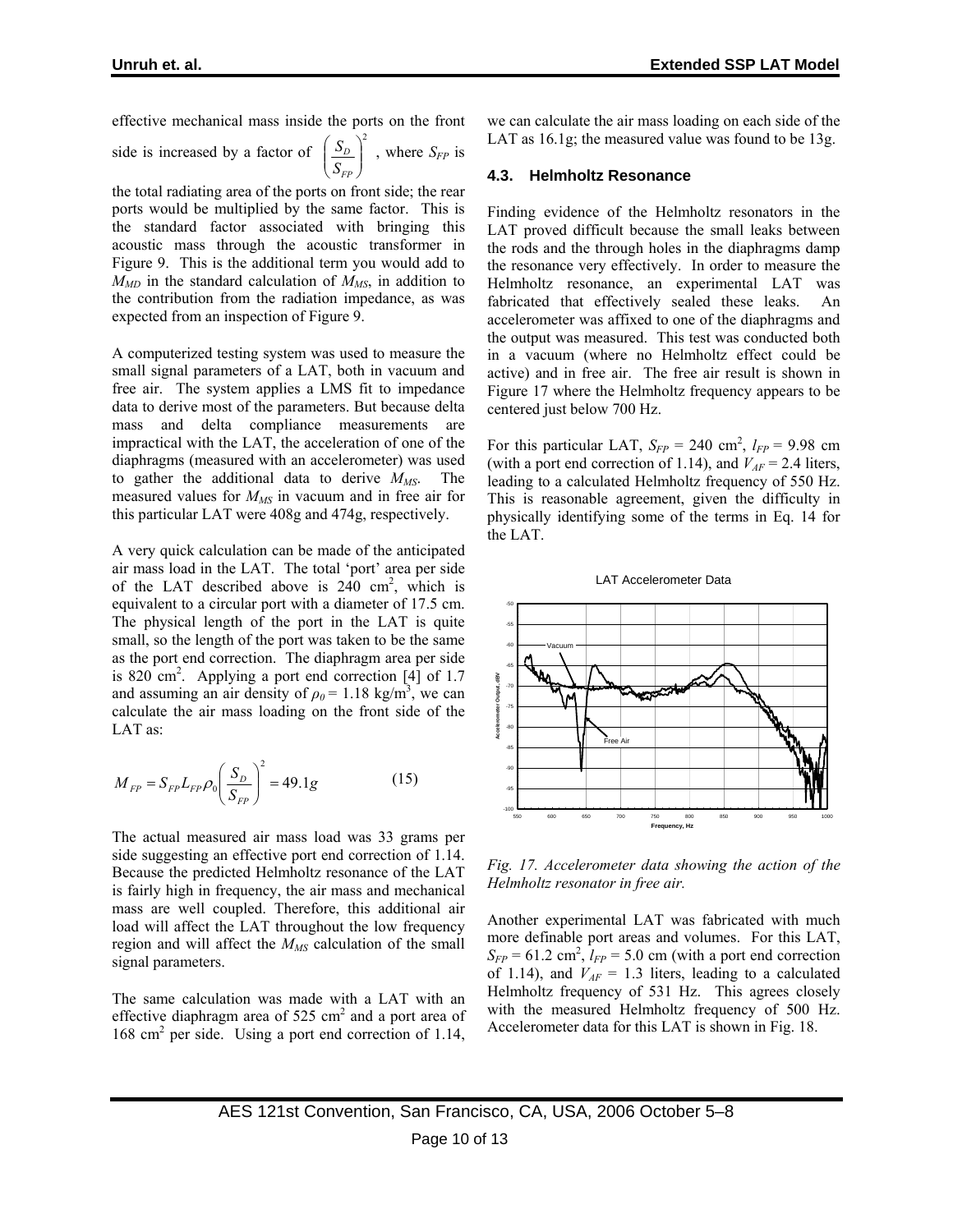LAT Accelerometer Data



*Fig. 18. Accelerometer data showing the action of the Helmholtz resonator in free air.* 

#### **4.4. Frequency Response**

Figures 19 and 20 show the near-field measured and calculated frequency responses for LATs with effective diaphragm areas of  $820 \text{ cm}^2$  and  $525 \text{ cm}^2$ , respectively.



*Fig. 19. Measured and calculated magnitude response for a LAT with*  $S_D = 820 \text{cm}^2$ .



*Fig. 20. Measured and calculated magnitude response for a LAT with*  $S_D = 525$ *cm*<sup>2</sup>.

Figures 19 and 20 indicated that for low frequencies, the LAT model does a good job of predicting the frequency response.

#### **4.5. Air Leakage**

The acoustic resistance of a narrow slit is given by

$$
R_A = \frac{12\eta l}{t^3 w} \tag{16}
$$

where the viscosity coefficient  $\eta = 1.86 \cdot 10^{-5} \text{ N} \cdot \text{s/m}^2$ , *l* is the length, *t* is the thickness, and *w* is the width of the slit, [4].

Using our  $820 \text{ cm}^2$  as an example, the acoustic resistance was calculated to be  $1.78 \times 10^6$  N·s/m<sup>5</sup> per pass through. Since there are twelve pass through holes, the total acoustic resistance is  $1.49 \times 10^5$  N·s/m<sup>5</sup>. Multiplying this by  $S_D^2$  gives us a value of 1000 kg/sec for *R<sub>ML</sub>*. The electrical and mechanical parameters of a LAT were measured using an LMS fit to accelerometer and impedance data. The effects of the air load were eliminated by measuring the LAT under vacuum. The measured parameters are shown in Table 3.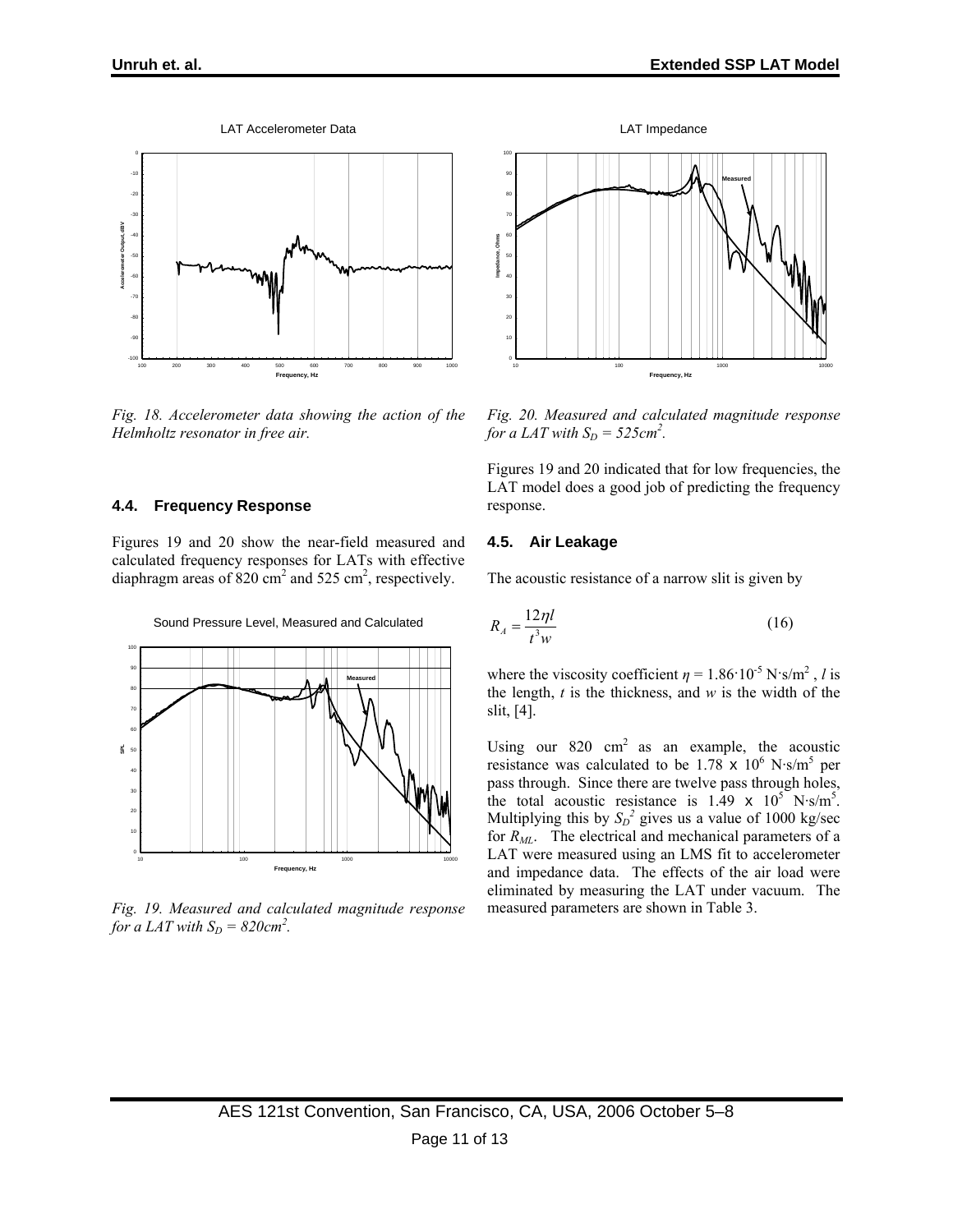| <b>Parameter</b> | <b>Value</b> | Unit        |
|------------------|--------------|-------------|
| $R_{DC}$         | 2.17         | Ω           |
| $L_{EB}$         | 0.137        | mH          |
| $K_E$            | 0.257        | semi-H      |
| $L_{\theta}$     | 4.97         | mH          |
| $\overline{AR}$  | 0.268        | Ω           |
| Bl               | 16.62        | $T \cdot m$ |
| $R_{MS}$         | 17.10        | kg/s        |
| $M_{MS}$         | 408          | g           |
| $C_{MS}$         | 0.0563       | mm/N        |

*Table 3. Small signal parameters measured in a vacuum for the LAT with*  $S_D = 820$ *cm*<sup>2</sup>.

As in section 4.3,  $S_{FP} = 240 \text{ cm}^2$ ,  $l_{FP} = 9.98 \text{ cm}$  (with port end correction of 1.14), and  $V_{AF}$  is 2.4 liters. Recalling Figure 15, the mechanical impedance around resonance in a sealed enclosure (and thus the electrical impedance around the same frequency), is sensitive to the value of  $R_{ML}$ , taken here to be 1000 kg/sec. Figure 21 shows the measured and simulated impedance of this LAT in a 27 liter sealed enclosure. As shown in the figure, there is excellent agreement between the model and the measurement.



LAT Electrical Impedance

*Fig. 21. Measured and calculated electrical impedance of a LAT in a small sealed enclosure.* 

## **5. DISCUSSION**

Not counting the extended blocked impedance model, eight new parameters were added to the standard loudspeaker model in order to create the extended LAT model – the compliances of the front and rear chambers, the surface areas of the front and rear ports, the effective lengths of the front and rear ports, and the leakage mass and resistance terms. The first six of these terms operate to create a Helmholtz resonator and increase the air mass load on the LAT. For subwoofer applications, the Helmholtz resonant frequency lies well above the intended bandwidth. Since this resonance is well damped by the leakage resistance, with careful thought, the Helmholtz resonator could be ignored in a simplified model without loss of accuracy at low frequencies. In this case, the additional mass load can be included in the *M<sub>MS</sub>* of the driver, leaving only one parameter not found in conventional transducers, *RAL*. The need for this parameter is specifically related to the design and operation of this device as a LAT, as opposed to a conventional direct-radiator transducer.

Several modern enclosure modeling programs [10, 11] provide for a leakage term typically specified as *QL*, a term which was originally defined to describe the effects of a leak in a ported enclosure system [12]. It is anticipated that, with some judicious caution, this *QL* term could be used to model the effects of *RAL* in many enclosure systems.